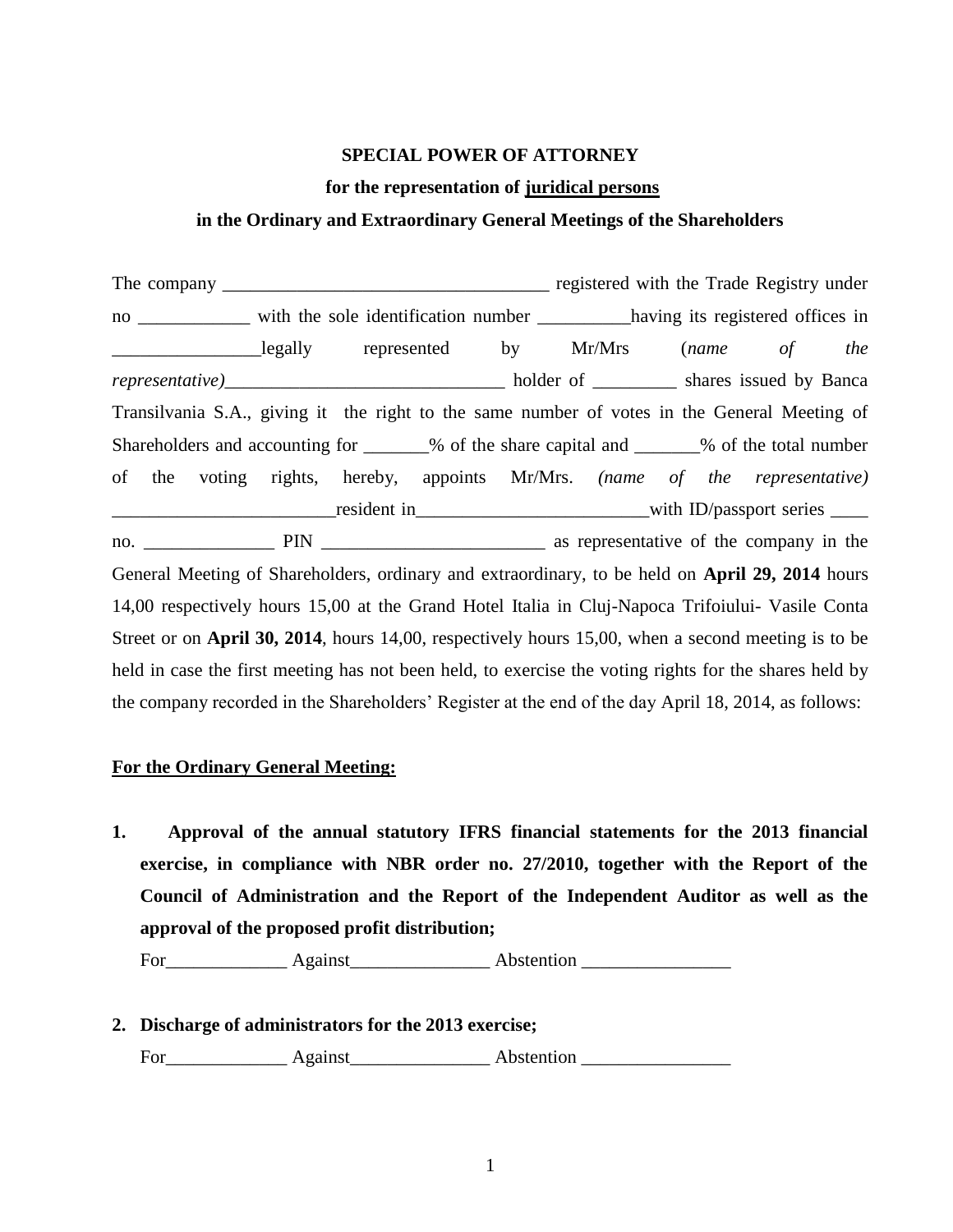**3. Approval of the Budget for expenditure and revenues and the investment plan for 2014 (business plan for 2014);** 

For Against Against Abstention **Abstention** 

## **4. Election of the new members of the Council of Administration for the 2014-2018 mandate;**

| 1. Horia Ciorcila        |  |                                |  |  |
|--------------------------|--|--------------------------------|--|--|
|                          |  | For Against Against Abstention |  |  |
| 2. Roberto Marzanati     |  |                                |  |  |
|                          |  |                                |  |  |
| 3. Costel Ceocea         |  |                                |  |  |
|                          |  |                                |  |  |
| 4. Radu Danut Palagheanu |  |                                |  |  |
|                          |  | For Against Against Abstention |  |  |
| 5. Vasile Puscas         |  |                                |  |  |
|                          |  |                                |  |  |
| <b>6. Thomas Grasse</b>  |  |                                |  |  |
|                          |  | For Against Against Abstention |  |  |
| 7. Ivo Gueorguiev        |  |                                |  |  |
|                          |  |                                |  |  |
| 8. Carmen Retegan        |  |                                |  |  |
|                          |  | For Against Against Abstention |  |  |

**5. Decision regarding the remuneration of administrators for the 2014 exercise, including the maximum cap of additional remunerations granted to the administrators and managers;**

For\_\_\_\_\_\_\_\_\_\_\_\_\_ Against\_\_\_\_\_\_\_\_\_\_\_\_\_\_\_ Abstention \_\_\_\_\_\_\_\_\_\_\_\_\_\_\_\_

 **6. The extension of the service provision contract with S.C. KPMG Audit S.R.L. in regard to auditing the Bank's financial statements for the 2014 financial period, prepared in accordance with International Financial Reporting Standards, according to N.B.R. order no. 27/2010, with subsequent modifications;**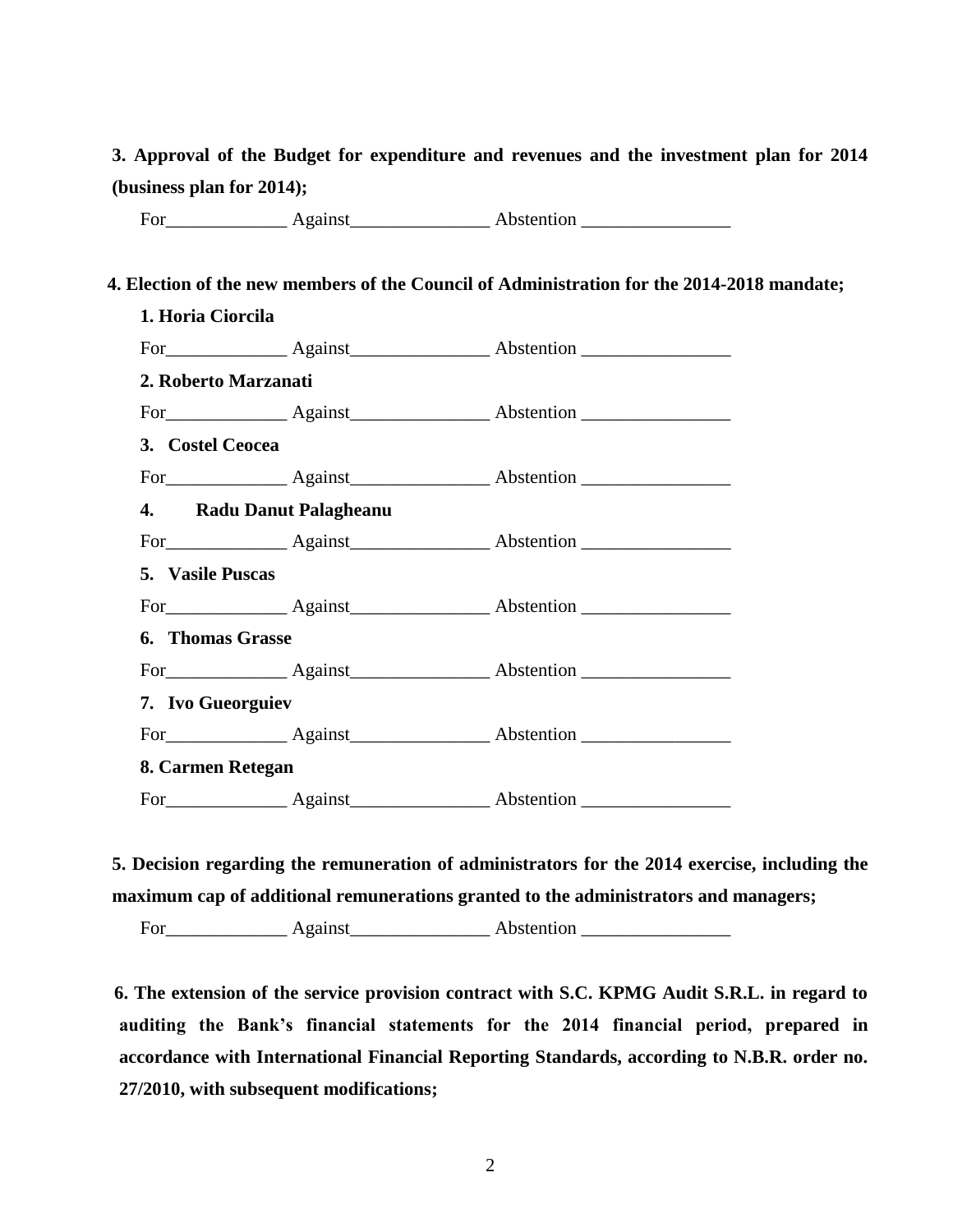| -<br>For | Against | Abstention |
|----------|---------|------------|
|          |         |            |

 **7. Approval of the date of May 30, 2014 as the registration date (defined as the date of identification of the shareholders who are to benefit from dividends and other rights under the GSM decisions);**

For\_\_\_\_\_\_\_\_\_\_\_\_\_ Against\_\_\_\_\_\_\_\_\_\_\_\_\_\_\_ Abstention \_\_\_\_\_\_\_\_\_\_\_\_\_\_\_\_

**8. Approval of mandates for the Council of Administration and its members individually to carry out the decisions adopted by the Ordinary General Shareholders Meeting.**

For\_\_\_\_\_\_\_\_\_\_\_\_\_ Against\_\_\_\_\_\_\_\_\_\_\_\_\_\_\_ Abstention \_\_\_\_\_\_\_\_\_\_\_\_\_\_\_\_

## **For the Extraordinary General Meeting:**

**1. Increase of the share capital with the amount of 352.742.991 lei, by issuing 352.742.991 new shares, with a nominal value of 1 leu/share. The increase in the share capital will be carried out by using the following source:**

**a) capitalization of reserves from the net profit of the year 2013 in amount of 352.742.991 lei, by issuing a number of 352.742.991 shares, with a nominal value of 1 leu/share, to the benefit of shareholders registered with the Shareholding Register held by the Central Depository at the registration date that will be established by the GSM (proposed date May 30, 2014);** 

For Against Abstention

**2. Approval of the Bank's share buyback, in accordance with the applicable legal provisions, under the following terms and conditions: a maximum 17.000.000 shares (0.77% of the total shares included in the share capital) with a nominal value of 1 leu/share at a minimum price equal to the market price on BSE at the moment of the buyback and a maximum price of 2,5 lei, for a period of maximum 18 months as of the publishing date of the EGSM resolution in the Official Gazette of Romania, Part IV, with the purpose of implementing a remuneration program capable of ensuring the compliance with the long-term performance principles and a**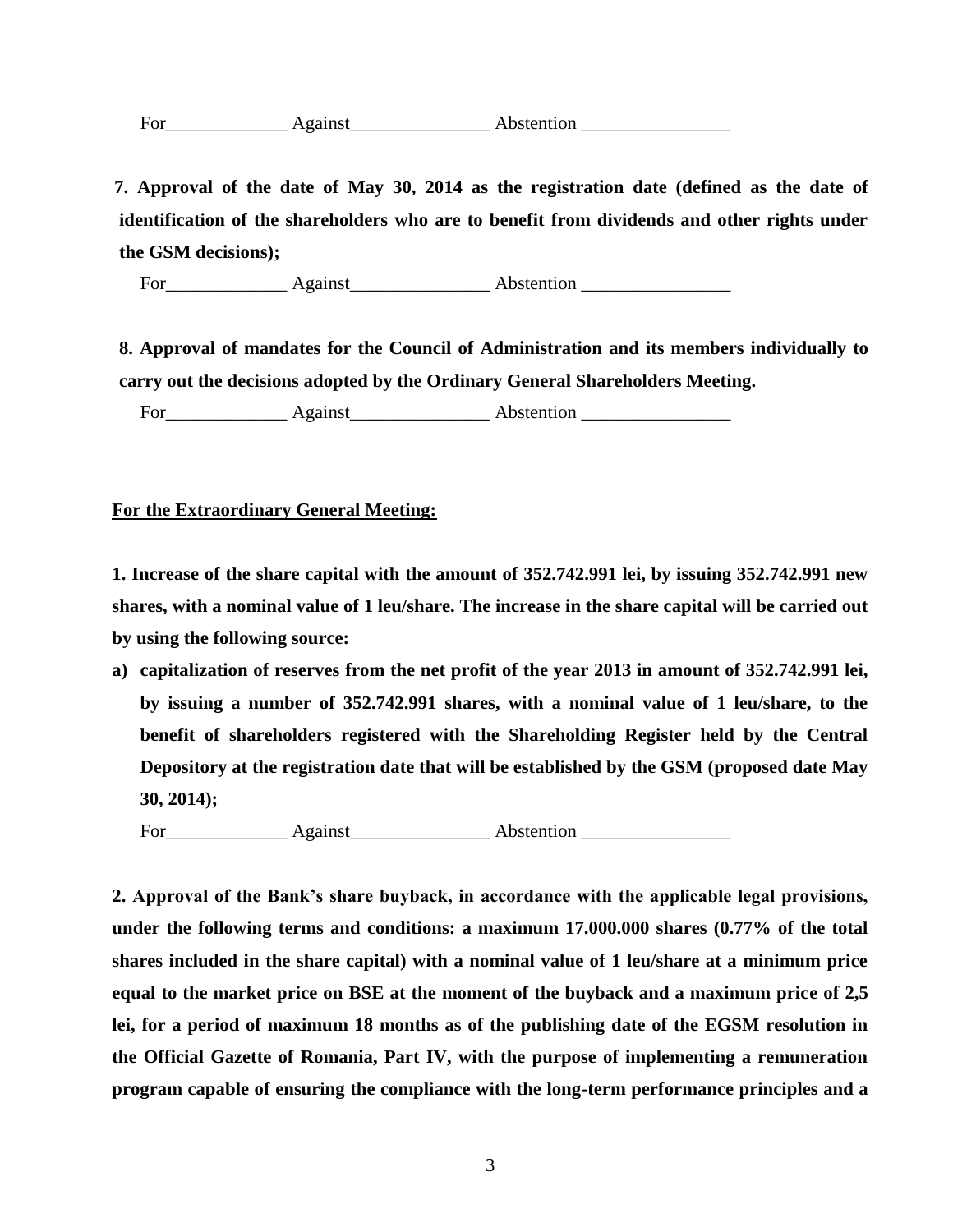# **share retention program for a period of at least 3 years, and the granting of a mandate for the Council of Administration for the enforcement of this resolution;**

For Against Asstention

## **3**. **Modification of the Constitutional Act as follows:**

• Additions to Article 6 – Object of activity, according to NACE codes: *6612 – Brokering of financial deals*

For\_\_\_\_\_\_\_\_\_\_\_\_\_ Against\_\_\_\_\_\_\_\_\_\_\_\_\_\_\_ Abstention \_\_\_\_\_\_\_\_\_\_\_\_\_\_\_\_

• Modification to art.  $12$  – General meetings – let. b)

*Each shareholder may participate in the General Meetings, either in person or by a special power of attorney given in original to another person, who may or may not be a shareholder in the Bank, under legal conditions. Such a power of attorney shall be submitted to the Bank five days before the date scheduled for the meeting. Legal entities are represented in the general meetings by their legal representatives or other authorized persons.*

For\_\_\_\_\_\_\_\_\_\_\_\_\_ Against\_\_\_\_\_\_\_\_\_\_\_\_\_\_\_ Abstention \_\_\_\_\_\_\_\_\_\_\_\_\_\_\_\_

• Modification to art.  $12 -$ General Meetings – let. d) para. 1, as follows:

*The General Meetings may be ordinary or extraordinary. General Meetings shall be convened by the Council of Administration, according to the law. The convening notice for any GSM shall be published in the Official Gazette and in one of the newspapers with national circulation and shall include the date and place of the meeting and the agenda, clearly indicating all the issues to be debated. The deadline for the meeting shall not be earlier than 30 days after the publication of the convening notice.*

For Against Abstention

• Removal of Art. 12, para. 1 and 2, let.  $e$ ) – General Meetings

For\_\_\_\_\_\_\_\_\_\_\_\_\_ Against\_\_\_\_\_\_\_\_\_\_\_\_\_\_\_ Abstention \_\_\_\_\_\_\_\_\_\_\_\_\_\_\_\_

• Modification of art.  $13$  – Council of Administration – let. d), as follows: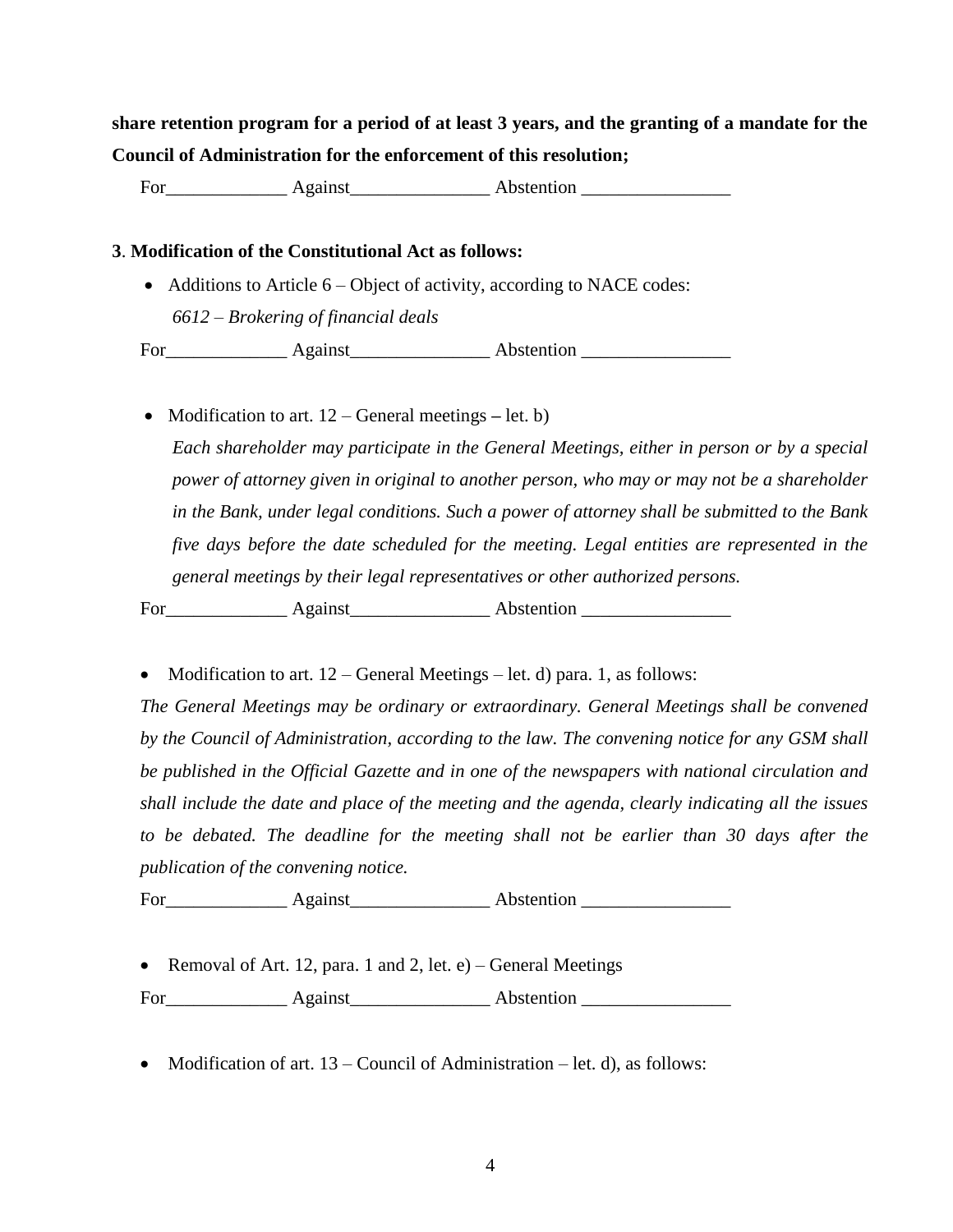*After obtaining all prior authorizations from legal authorities, the signatures of the members of the Council of Administration will be submitted to the Trade Registry. If this obligation is not fulfilled, the administrator in question is considered to be divested of his/her rights* For Against Against Abstention **Abstention** 

• Modification to art.  $13$  – Council of Administration – let. e), sub-point. a), as follows: *To approve the Rules for Organization and Administration, the Code of Ethics and Conduct, the organization chart, as well as the principles for staff remuneration and retention;* For\_\_\_\_\_\_\_\_\_\_\_\_\_ Against\_\_\_\_\_\_\_\_\_\_\_\_\_\_\_ Abstention \_\_\_\_\_\_\_\_\_\_\_\_\_\_\_\_

• Removal of let. e), sub-point b) of art. 13 – Council of Administration For\_\_\_\_\_\_\_\_\_\_\_\_\_ Against\_\_\_\_\_\_\_\_\_\_\_\_\_\_\_ Abstention \_\_\_\_\_\_\_\_\_\_\_\_\_\_\_\_

• Modification of art.  $13 -$ Council of Administration – let. e), sub-point c), as follows: *To approve the internal rules of the bank; the Council of Administration may mandate the approval of the internal rules to the Leaders' Committee and/or other specific committees, as applicable;*

For Against Abstention **Abstention** 

• Modification of art.  $13$  – Council of Administration – let. e), sub-point d), as follows: *to approve, as applicable and under competences, financing contracts for the bank's current business;*

For Against Against Abstention **Abstention** 

• Modification of art.  $13 -$ Council of Administration – let. e), sub-point h), as follows: *to appoint and to revoke, any time and in a justified manner, the Bank's leaders (Chief Executive Officer and deputy CEOs) and to establish the remuneration and the mandate period for each of them, as well as to appoint and to revoke, any time and in a justified manner the executive managers, managers in the Head Office and the managers of branches and to determine their powers and duties;*

For Against Abstention **Abstention**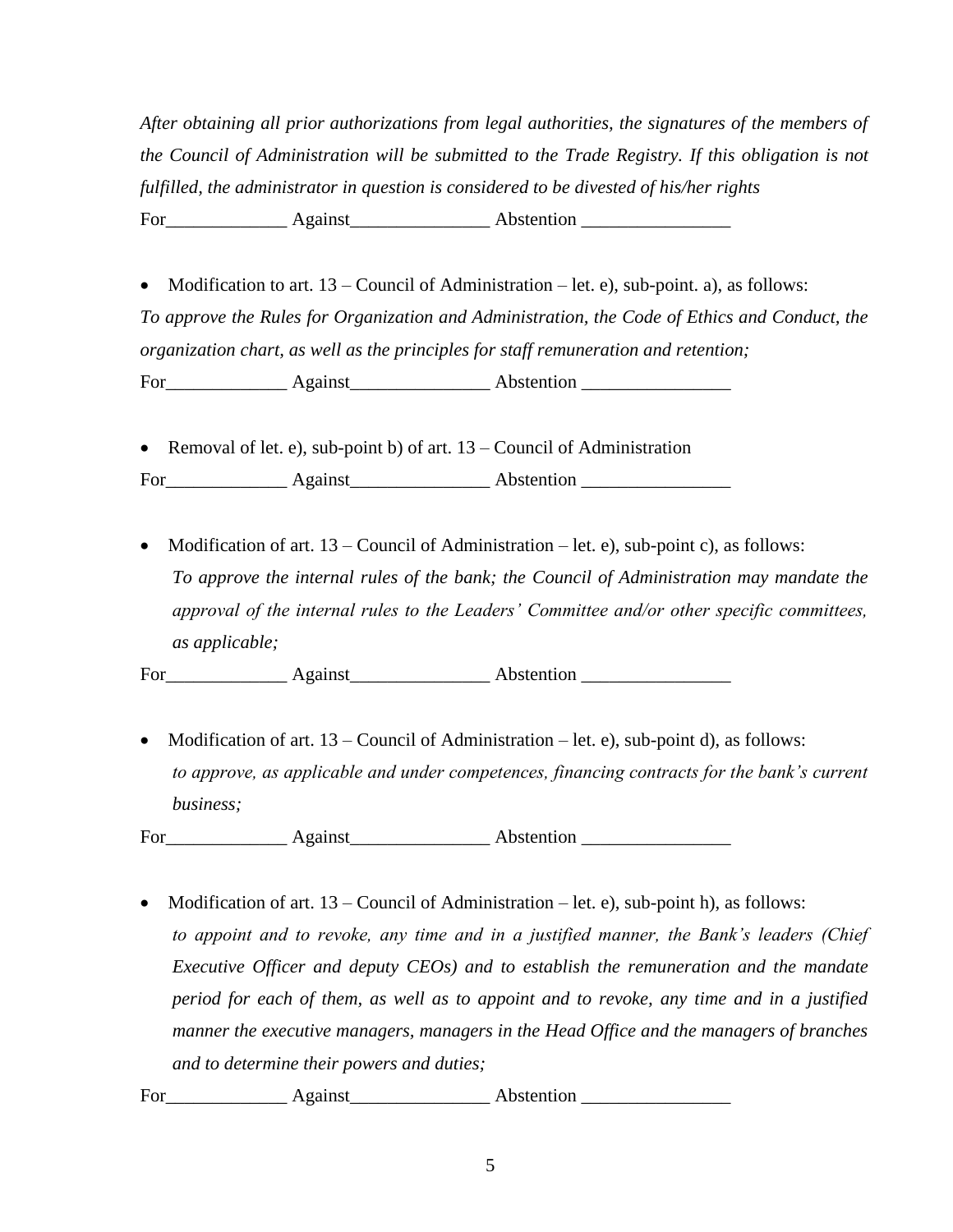• Modification of art.  $13$  – Council of Administration – let. e), sub-point i), as follows: *to approve loans over the competence limits of the Committee for Credit Policy and Approvals, at the proposal of the Committee;*

For\_\_\_\_\_\_\_\_\_\_\_\_\_ Against\_\_\_\_\_\_\_\_\_\_\_\_\_\_\_ Abstention \_\_\_\_\_\_\_\_\_\_\_\_\_\_\_\_

• Modification of art.  $13 -$ Council of Administration – let. e) sub-point j), as follows: *to approve the position of a partner with unlimited responsibility in other competing companies for the Bank Leaders;*

For Against Abstention **Abstention** 

• Modification to art.  $13$  – Council of Administration – let. e) sub-point l), as follows: *to approve the Bank's participation with capital in other companies (respectively to adopt decisions to create companies, to acquire shares in other entities, to increase or decrease capital participations, disposal/sale of participations);*

For\_\_\_\_\_\_\_\_\_\_\_\_\_ Against\_\_\_\_\_\_\_\_\_\_\_\_\_\_\_ Abstention \_\_\_\_\_\_\_\_\_\_\_\_\_\_\_\_

• Removal of Art. 13, let. e), sub-point n)  $-$  Council of Administration

For\_\_\_\_\_\_\_\_\_\_\_\_\_ Against\_\_\_\_\_\_\_\_\_\_\_\_\_\_\_ Abstention \_\_\_\_\_\_\_\_\_\_\_\_\_\_\_\_

• Modification of art.  $13$  – Council of Administration – let. e) sub-point r), as follows: *to establish the complete annual earnings for key personnel; the CoA may delegate this competence to a CoA committee;*

For\_\_\_\_\_\_\_\_\_\_\_\_\_ Against\_\_\_\_\_\_\_\_\_\_\_\_\_\_\_ Abstention \_\_\_\_\_\_\_\_\_\_\_\_\_\_\_\_

• Modification of art.  $13$  – Council of Administration – let. e) sub-point w), as follows: *to approve any loan, guarantee or obligation assumed in derogatory conditions in line with the BT internal rules;*

For\_\_\_\_\_\_\_\_\_\_\_\_\_ Against\_\_\_\_\_\_\_\_\_\_\_\_\_\_\_ Abstention \_\_\_\_\_\_\_\_\_\_\_\_\_\_\_\_

• Modification of art.  $13$  – Council of Administration – let. f), para. 1) and 2), as follows: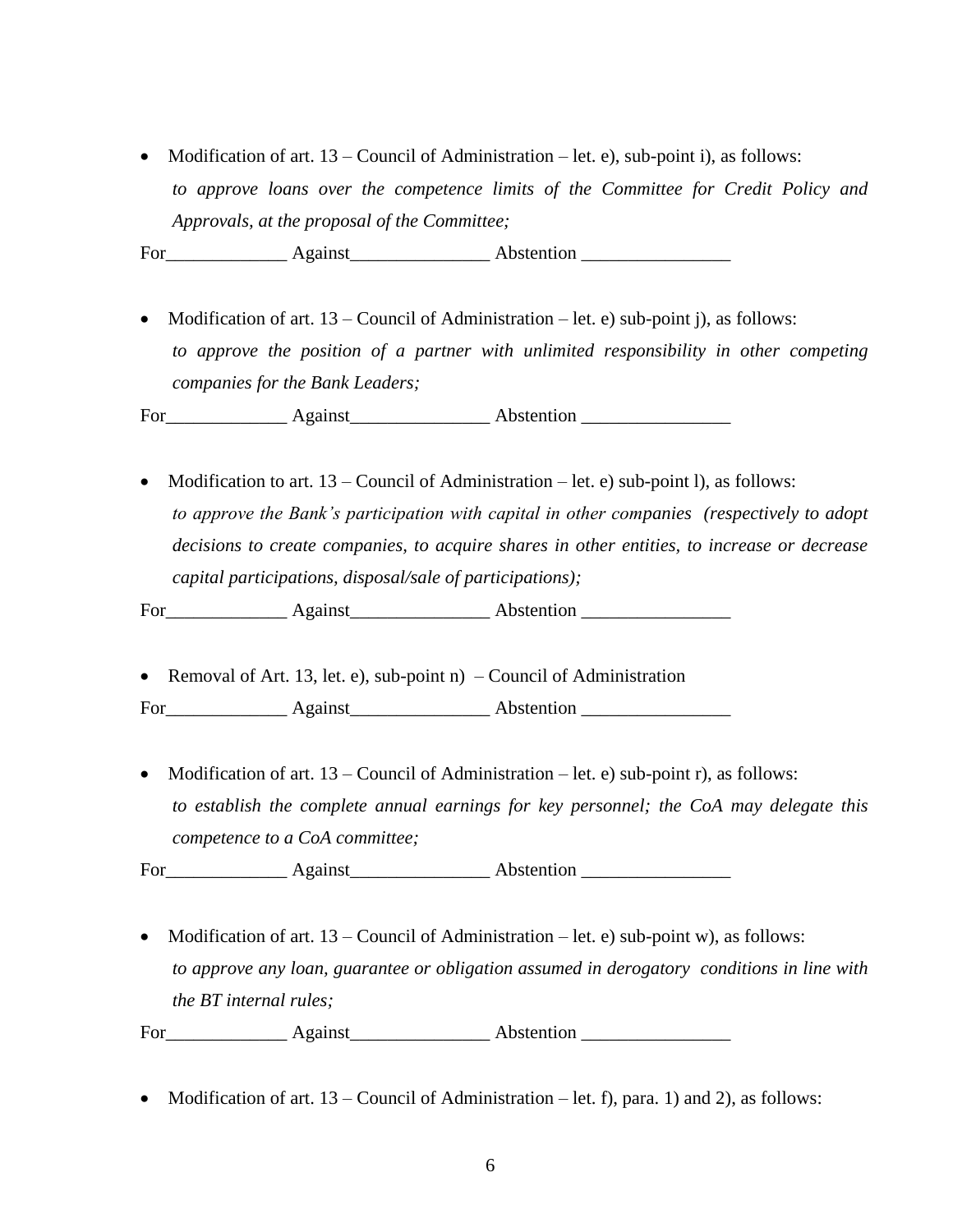*The Council of Administration shall meet at the headquarters of the Bank at least once a month or any time it is considered to be necessary, with an attendance of at least half of the number of its members. The convening notices must be sent to all members of the Council of Administration and shall include the place, the time and the agenda of the meeting. The members of the Council of Administration may take part in the meeting by telephone and that aspect is to be recorded in the minutes of the meeting. No decision can be taken on issues that are not included in the agenda, except for cases of emergency and provided that such decision is ratified in the following meeting by the members who were not present when it was taken. The Council of Administration shall be presided by the chairman or, in his absence, by a member of the Council of Administration appointed for this purpose. The decisions of the Council of Administration shall be taken (1) with an absolute majority vote of the present members and (2) with at least half of the total number of administrators and each such decision must be included in the minutes to be signed by the Chairman and the members of the Council of Administration. Participation in Council of Administration meetings can also take place via remote communication devices (video conference, telephone conference etc).* 

*Between two CoA meetings, in case of urgent matters, resolutions may be submitted electronically to all Council members, with the same rules regarding quorum for approval being applicable for such decisions.*

For\_\_\_\_\_\_\_\_\_\_\_\_\_ Against\_\_\_\_\_\_\_\_\_\_\_\_\_\_\_ Abstention \_\_\_\_\_\_\_\_\_\_\_\_\_\_\_\_

 Modification of art. 13 – Council of Administration let. f), para. 3 sub-point f) *the appointment or the dismissal of any bank leader;*

For Against Abstention **Abstention** 

• Modification of art.  $13$  – Council of Administration let. f), para. 4: *The notices for meetings must be given to each member of the Council of Administration at least 5 days prior to the proposed date of the meeting and such notices shall include an agenda with the items to be discussed during the meeting, unless the meetings are extraordinary (convened for matters of urgency), in which case the notice is to be sent at*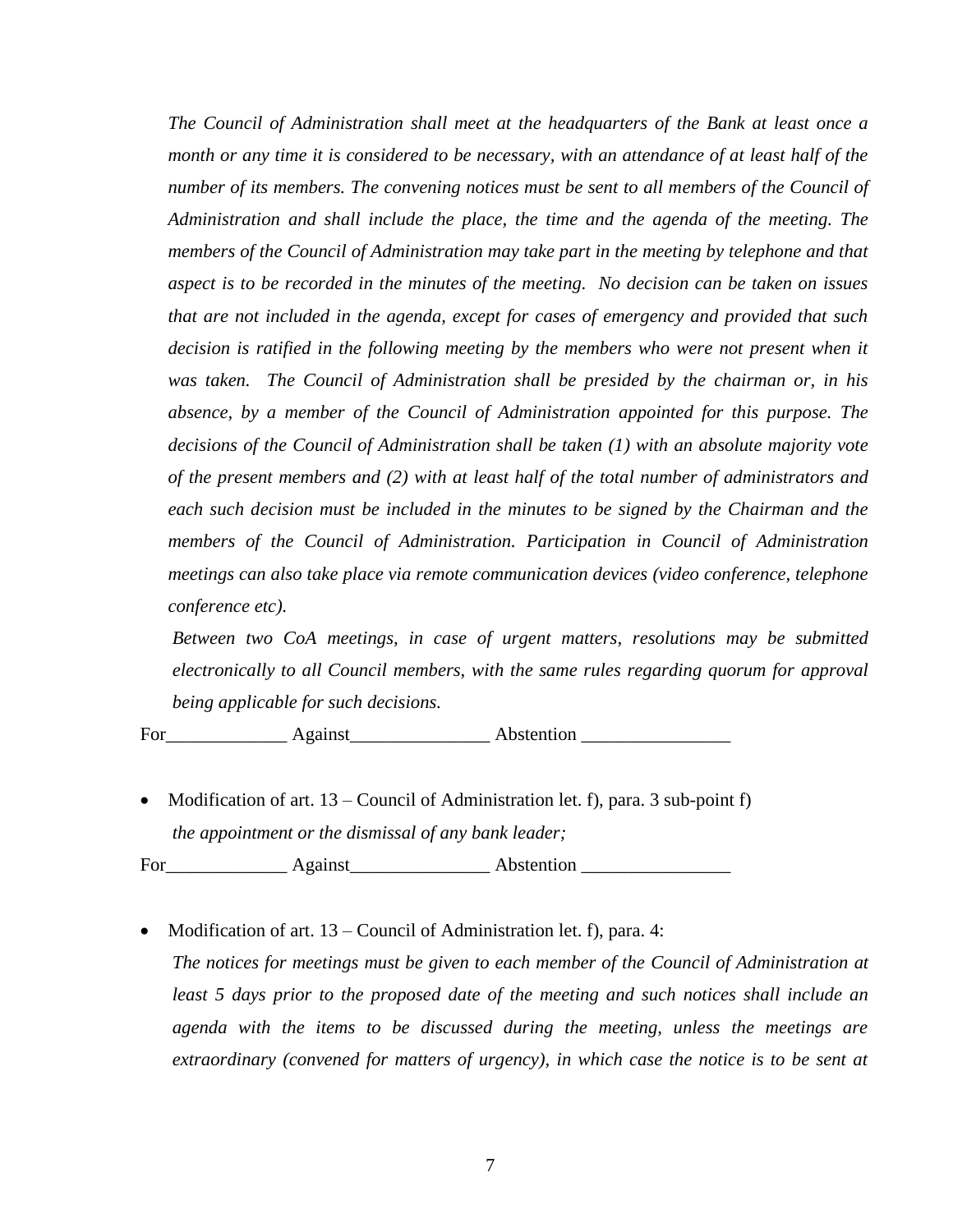*least 48 hours before such meeting to each member (together with an agenda of the extraordinary meeting).*

For\_\_\_\_\_\_\_\_\_\_\_\_\_ Against\_\_\_\_\_\_\_\_\_\_\_\_\_\_\_ Abstention \_\_\_\_\_\_\_\_\_\_\_\_\_\_\_\_

• Modification of art. 14 – the Leaders' Committee and Executive Management Committee – will be named "Leaders Committee", and the article will be modified as follows: *Leaders' Committee*

*The management, organization and coordination of the bank's current business is ensured by the leaders (directors) of the bank (Chief Executive Officers and deputy CEOs), appointed by the Council of Administration, who together form the Leaders' Committee.* 

*The Chief Executive Officers and deputy CEOs will form together the Leaders' Committee.* 

*The Council of Administration mandates the bank's leaders to exercise jointly the powers of organization and management of the bank's activity. The bank leaders are vested with the rights, obligations and responsibilities provided in the relevant legislation and the Constitutional Act for the activities they coordinate according to the bank's organization chart. The leaders may, based on the received mandate, delegate some of their responsibilities in a clear and transparent way to specific committees/other structures or individually to executive managers and mid-level managers.*

*The Leaders' Committee shall adopt decisions by consensus; in case of disagreement, the subject will be forwarded to the Council of Administration. The Bank is validly bound in property related operations and current business in line with the internal regulations.*

For Against Abstention

• Removal of Art. 15 – Management

For Against Abstention

• Modification of art. 16 – Financial Auditors, by removing para. 1

For Against Abstention **Abstention** 

• Modification of art.  $17$  – Bank's Books, Balance Sheet and Profit Distribution – let. a), as follows: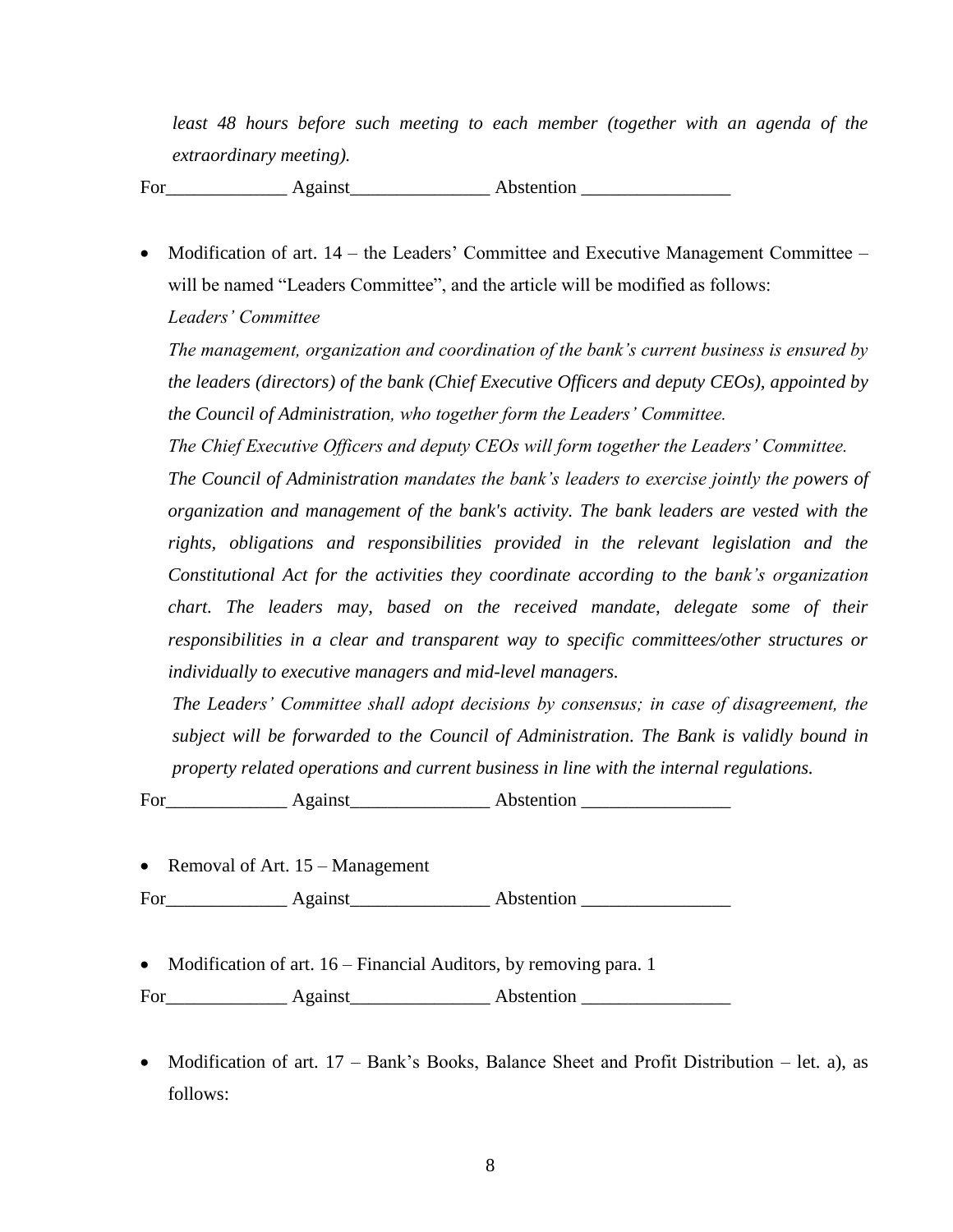*The Bank shall keep its books in line with the applicable legal provisions.*

For Against Abstention

• Modification of art.  $17$  – Bank's Books, Balance Sheet and Profit Distribution – let. b) as follows:

*The Council of Administration must make available to the shareholders information about the shareholding structure, as well as about the debates in the General Meetings and release, upon request, excerpts of such documents, at the expense of the shareholders.*

For\_\_\_\_\_\_\_\_\_\_\_\_\_ Against\_\_\_\_\_\_\_\_\_\_\_\_\_\_\_ Abstention \_\_\_\_\_\_\_\_\_\_\_\_\_\_\_\_

• Modification of art.  $17 - Bank's Books$ , Balance Sheet and Profit Distribution – let. d) as follows:

*The Council of Administration shall prepare and present to the financial auditors in view of the preparation of the report to the General Meeting, the balance sheet of the previous fiscal year, the profit and loss account together with the report and any other underlying documents. The balance sheet and the profit and loss account shall be prepared in accordance with the law.*

For\_\_\_\_\_\_\_\_\_\_\_\_\_ Against\_\_\_\_\_\_\_\_\_\_\_\_\_\_\_ Abstention \_\_\_\_\_\_\_\_\_\_\_\_\_\_\_\_

• Modification of art.  $17 - Bank's Books$ , Balance Sheet and Profit Distribution – let. e) as follows:

*The financial auditors shall verify if the financial statements are prepared according to the accounting regulations in force and shall prepare an audit report signed by the person who*  is authorized according to the law. The annual financial statements, together with the *proposed profit distribution as well as the administrators' report for the related financial exercise are submitted for approval to the General Shareholders Meeting. The annual financial statements, duly approved, together with the administrators' report and the audit report shall be published according to the legislation in force. The General Shareholders' Meeting approves the amount of the annual bonuses, the remuneration of the members of the Council of Administration, of the Executive Management Committee as well as the amount and the purpose of the reserve fund, the special reserves and other funds under the law.*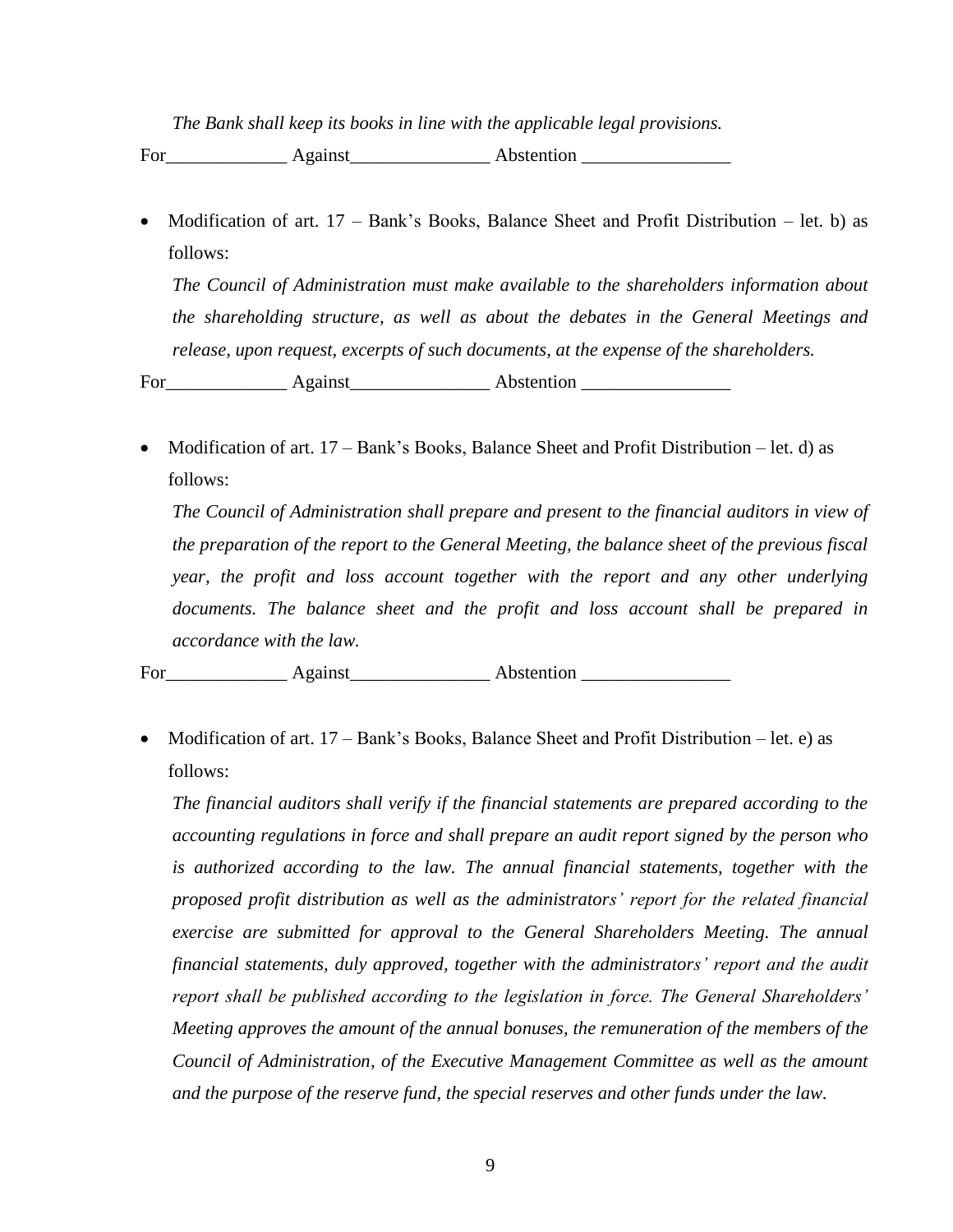|           |  |                                                                                                                                                 | For Against Against Abstention                                                           |  |  |  |
|-----------|--|-------------------------------------------------------------------------------------------------------------------------------------------------|------------------------------------------------------------------------------------------|--|--|--|
|           |  | • Removal of art. 19 let. b) – Personnel                                                                                                        |                                                                                          |  |  |  |
|           |  |                                                                                                                                                 |                                                                                          |  |  |  |
| $\bullet$ |  | Modification of art. 19 let. c) – Personnel – as follows:                                                                                       |                                                                                          |  |  |  |
|           |  |                                                                                                                                                 | The members of the Council of Administration, the bank's leaders and all bank employees, |  |  |  |
|           |  | irrespective of their position, must respect the legal rules in force, including those on<br>keeping professional secrets in the banking field. |                                                                                          |  |  |  |
|           |  |                                                                                                                                                 |                                                                                          |  |  |  |
|           |  |                                                                                                                                                 | For Against Against Abstention                                                           |  |  |  |
|           |  | • Removal of art. 19 let. $d$ ) – Personnel                                                                                                     |                                                                                          |  |  |  |
|           |  |                                                                                                                                                 | For Against Against Abstention                                                           |  |  |  |
|           |  | • Removal of art. $20 - Civil$ Liability                                                                                                        |                                                                                          |  |  |  |
|           |  |                                                                                                                                                 | For Against Against Abstention                                                           |  |  |  |
|           |  | • Removal of art. $25 -$ Miscellaneous.                                                                                                         |                                                                                          |  |  |  |
|           |  |                                                                                                                                                 | For Against Against Abstention                                                           |  |  |  |

The numbering structure of the Articles of association will be modified.

**4. Approval of the date of May 30, 2014 as the registration date (defined as the date of identification of the shareholders who are to benefit from dividends and other rights under the GSM decisions).**

For Against Abstention

**5. Approval of the mandates for the Council of Administration and individually for each of its members, in order to carry out the decisions of the Extraordinary General Shareholders Meeting.**

For Against Abstention **Abstention**